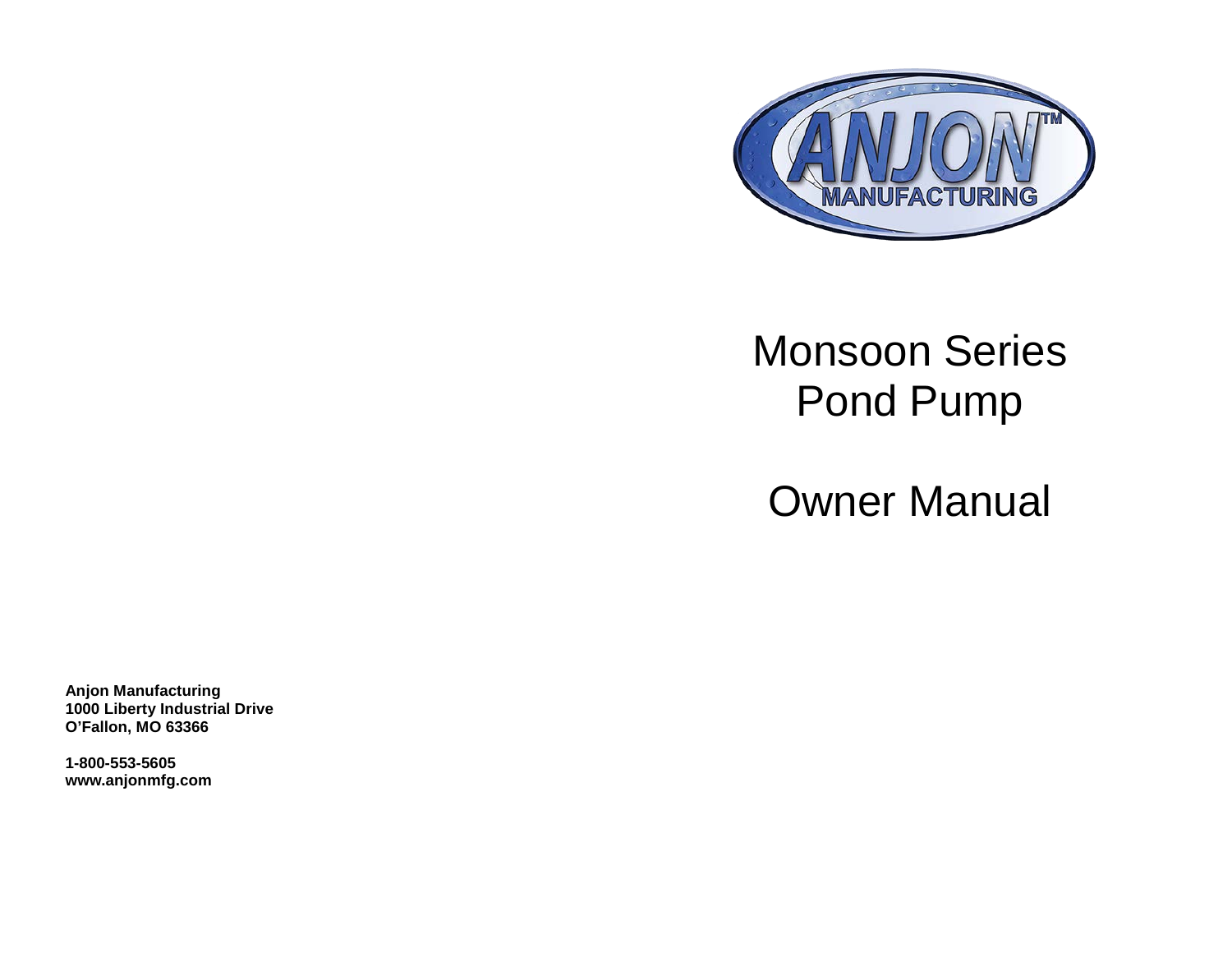

# **Anjon Monsoon Pump**

Please read these instructions completely before using one of Anjon Pond Pumps in the table below.

| Model    | Rated<br>Voltage | Rated<br>Current<br>Input | Motor   | Flow      | Max<br>Total<br>Head | Max.<br>Operation<br>Depth |
|----------|------------------|---------------------------|---------|-----------|----------------------|----------------------------|
| MS-550   | 120V, 60Hz       | 0.45A                     | EM3000  | 550 G/h   | $11$ ft              | $6.5$ ft                   |
| MS-800   | 120V, 60Hz       | 0.68A                     | EM4500  | 800 G/h   | 13 <sub>ft</sub>     | $6.5$ ft                   |
| MS-1200  | 120V, 60Hz       | 1.20a                     | EM8000  | 1200 G/h  | 18 ft                | $6.5$ ft                   |
| MS-1600  | 120V, 60Hz       | 1.30A                     | EM10000 | 1600 G/h  | 18 ft                | $6.5$ ft                   |
| MS-2000  | 120V, 60Hz       | 2.35A                     | EM12000 | 2000 G/h  | $20$ ft              | $6.5$ ft                   |
| MS-3000  | 120V, 60Hz       | 2.45A                     | EM12500 | 3000 G/h  | $21$ ft              | $6.5$ ft                   |
| MS-4000  | 120V, 60Hz       | 2.55A                     | EM15000 | 4000 G/h  | $21$ ft              | $6.5$ ft                   |
| MS-5200  | 120V, 60Hz       | 3.55A                     | EM20000 | 5200 G/h  | 24 ft                | $6.5$ ft                   |
| MS-6100  | 120V, 60Hz       | 3.8A                      | EM25000 | 6100 G/h  | $27$ ft              | $6.5$ ft                   |
| MS-8000  | 120V, 60Hz       | 4.5A                      | EM30000 | 8000 G/h  | 29 ft                | $6.5$ ft                   |
| MS-10000 | 120V, 60Hz       | 8A                        | EM40000 | 10000 G/h | 39 ft                | $6.5$ ft                   |

These pumps are used as submersible and non-submersible pumps provided with overload-protected devices in garden ponds, fountains, terraced fountains, indoor fountains to circulate and oxygenate clear water. You can use suction cups or four screws to mount it. If mounted to appropriate base, make sure that the appliance is securely installed before operation.

#### **These pumps are not for use in swimming pools!**

CAUTION: These pumps should be installed according to your local electrical code. Please contact an electrician. For all technical data, please refer to the content stated on the rating label of the pump.

p. 1

#### **Monsoon Pump Models: MS-550, MS-800, MS-1200, MS-1600, MS-2000, MS-3000, MS-4000, MS-5200, MS-6100, MS-8000, MS-10000**

#### **LIMITED WARRANTY**

Products manufactured by ANJON are warranted to the original user only to be free of defects in material and workmanship for a period of 24 months from the date of purchase, but not more than 30 months from the date of manufacture. ANJON liability under this warranty shall be limited to repairing or replacing, at ANJON's discretion, without charge, F.O.B. ANJON will not be liable for any cost of removal, installation, transportation, or any other charges which may arise in connection with a warranty claim. Products which are sold but not manufactured by ANJON are subject to the warranty provide by the manufacturer of said product(s) and not by ANJON's warranty. ANJON will not be liable for damage or wear to products caused by abnormal operating conditions, accident, abuse, misuse, unauthorized alteration or repair, or if the product was not installed in accordance with ANJON's printed installation and operating instructions.

To obtain service under this warranty, the defective product must be returned to the distributor or dealer of ANJON's products from which it was purchased together with proof of purchase and installation date, failure date, and supporting installation data. Unless otherwise provided, the distributor or dealer will contact ANJON or an authorized service station for instructions. Any defective product to be returned to ANJON or a service station must be sent freight prepaid: documentation supporting the warranty clam and/or a Return Material Authorization (RMA) must be included if so instructed. In the absence of suitable proof of purchase date, the effective date of this warranty will be based upon the date of manufacture.

Any replacement product may be either new or like-new, provided that it has functionality at least equal to that of the product being replaced. No requests for service under this warranty will be accepted if received more than 30 days after the term of the warranty. Correction of defects, in the manner and for the duration of the warranty described in this warranty, shall constitute complete fulfillment of all liabilities and responsibilities of ANJON to the user with respect to the product, and shall constitute full satisfaction of all claims, whether based on contract, negligence, strict liability or otherwise. Except for the obligations specifically set forth in this warranty, in no event shall ANJON be liable for direct, indirect, special, incidental, or consequential damages, whether based on contract, tort, or any other legal theory and whether advised of the possibility of such damages.

ANJON reserves the right to change or improve its products or any portions thereof without being obligated to provide such a change or improvement for units sold and/or shipped prior to such a change or improvement.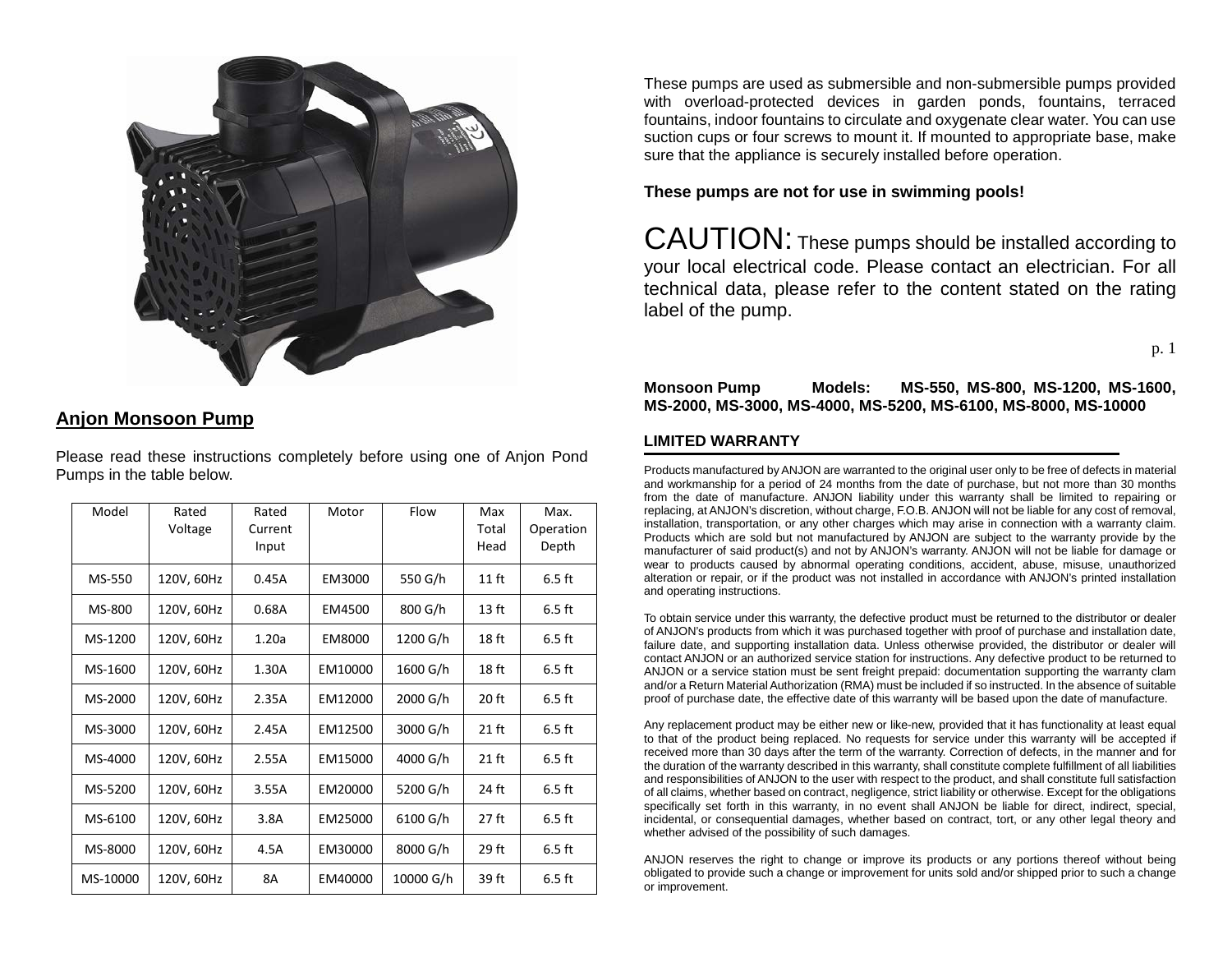THERE ARE NO EXPRESS OR IMPLIED WARRANTIES, INCLUDING MERCHANTABILITY OR FITNESS FOR A PARTICULAR PURPOSE, WHICH EXTEND BEYOND THOSE WARRANTIES DESCRIBED OR REFERRED TO ABOVE EXCEPT AS EXPRESSLY HEREIN PROVIDED THE GOODS ARE SOLD "AS IS", THE ENTIRE RISK AS TO QUALITY AND FITNESS FOR A PARTICULAR PURPOSE, AND PERFORMANCE OF THE GOODS IS WITH THE BUYER, AND SHOULD THE GOODS PROVE DEFECTIVE FOLLOWING THER PURCHASE, THE BUYER AND NOT THE MANUFACTURER, DISTRIBUTOR, OR RETAILER ASSUMES THE ENTIRE RISK OF ALL NECESSARY SERVICING AND REPAIR.

Some jurisdictions do not allow the exclusions or limitation of incidental or consequential damages and some jurisdictions do not allow limitations on how long implied warranties may last or require you to pay certain expenses as set forth above. Therefore, the above limitations or exclusions may not apply to you. This warranty gives you specific legal rights and you may also have other rights which vary from jurisdictions to jurisdiction.





Figure 3



Figure 4



#### **Safety Instructions**

- Read and observe all the instruction supplied with the appliance and on the appliance
- Make sure that your outlet voltage corresponds to those stated on the rating label of the pump(s).
- Make sure the appliance is securely installed before operating it.
- The electrical connection should be located in a water-proof area and should be at least 6 feet away from the edge of the pond. (see fig. 1)
- Keep the electrical connections dry! Ensure that the electrical cord loop below the electrical outlet to form a "Drip Loop". This will prevent water from running down the cord into the electrical outlet
- Always unplug the appliance when not in use, before putting on or taking off parts, before cleaning the pump and before doing any work for the fountain or pond.
- The pump must not be used when people are working in water. Please disconnect the pump first.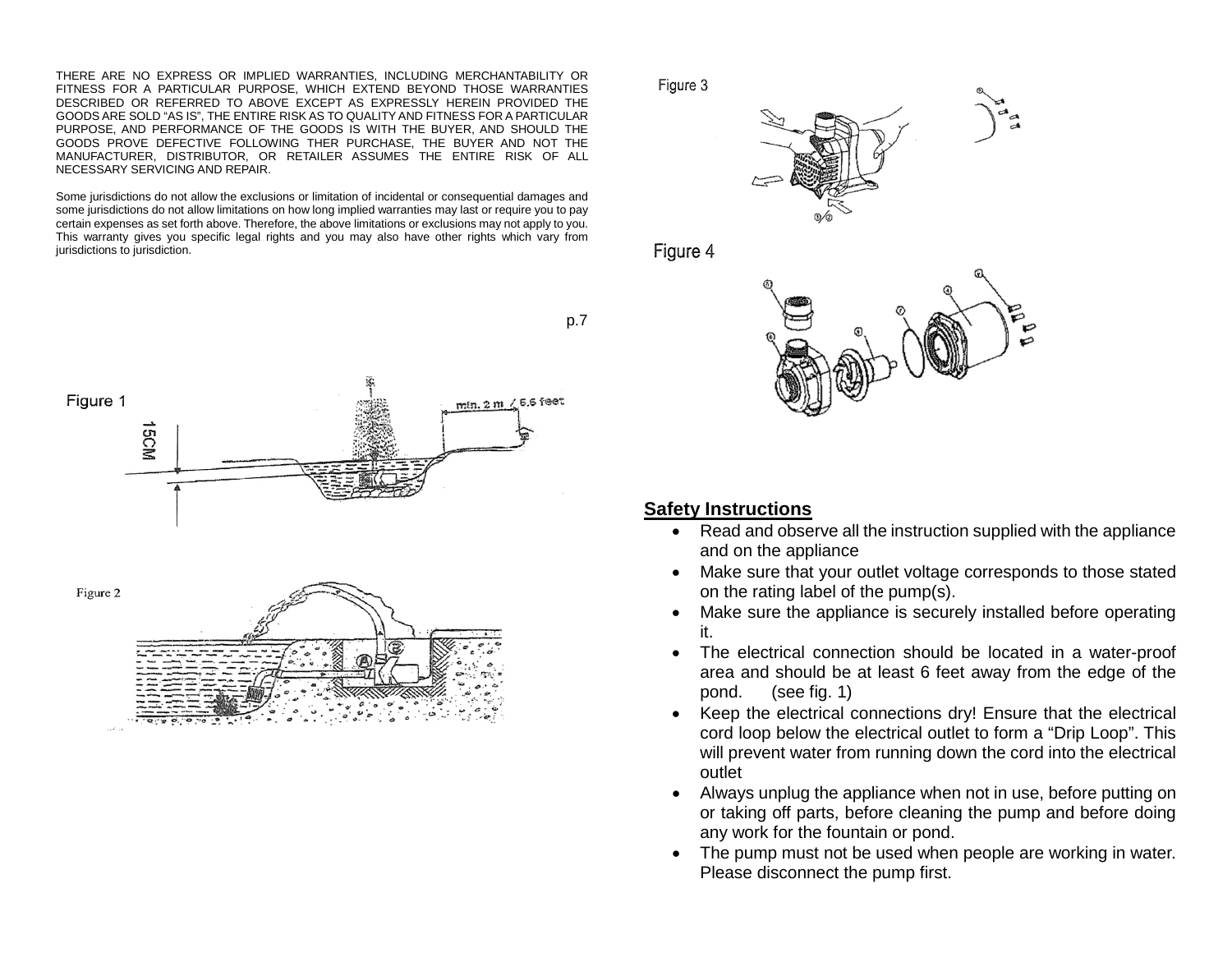- Do not operate any appliance with a damaged cord or plug, or in abnormal state. The supply cord of the appliance cannot be replaced. **If the cord is damaged the appliance should be scrapped.**
- For safety reasons, any repair work should be done only by the manufacturer of the products or the authorized service facility or discard it
- Never hang or transport the pump by means of pulling the power cord!
- Close supervision is necessary when the appliance is used by or near children.
- If you want to disconnect the pump, you can pull out the plug and the plug must be placed where you can access it.
- Never use any accessories which are not recommended by the appliance manufacturer. It may result in fire, electric shock, personal injury and/or voided warranty.
- The pumps power should be supplied through a Ground Fault Circuit Interrupter (GFCI) with a rated residual operating current not exceeding 30mA.
- Min Length of power cord is 30ft.
- To protect against the risk of electrical shock, do not immerse the plug in water or other liquid.

# **Used as submersible pumps (see fig. 1)**

#### **IMPORTANT: Do not let the pump run dry – this could cause damage to the motor.**

- Submerse the pump completely in your pond so as to make the pump body fill with water.
- A water level of approx. 6 in. is required for submersible use in order to prevent the pump from taking in air. (see fig.1)
- The pump is designed to accommodate internal threads as well as external threads through the socket (fountain jets, nozzles, water height regulators, standpipes, etc.).
- Running in conjunction with fountain jets, the pump should be stationed firmly and horizontally (i.e. on a brick)
- The pump can be switched on by simply plugging it in and switched off by un-plugging it.
- The water temperature should not exceed 95°F (35°C) and do not let the pump freeze in the wintertime.
- This appliance is not intended for use by persons, (including children) with reduced physical sensory or mental capabilities, or lack of experience and knowledge, unless they have been given supervision or instruction concerning use of the appliance by a person responsible for their safety.

• Children should be supervised to ensure that they do not play with the appliance.

# **Used as non-submersible pumps (see fig. 2)**

- Position the pump lower than the water surface on the side of the pond so that the water can be drained to the pump because it is not self – priming.
- Remove the intake cover (see fig.3) and connect suction hose (A) and pressure hose (B) from the pump. The connection should be waterproof.
- Fill the suction hose and pump with water before turning it on.
- To prevent the pump from becoming clogged, provide the suction hose with an adequate suction filter.
- The pump is only suitable for use with GFI (ground fault interrupter) 30 mA outlet. Never let the pump run dry.

# **Overload Protection**

The pump has a built-in thermal overload trip which prevents the pump from overheating. The pump must be allowed to cool down before restarting. If the pump will not start again automatically when cooling down please check the following conditions;

- Is there sufficient water supply?  $\rightarrow$  *add water if necessary*
- Has dirt entered the pump housing?  $\rightarrow$  *follow the cleaning instructions below*
- Have hoses or jets become clogged? → *Clean if necessary*
- Has the pump sufficiently cooled down after overheating?
- As soon as you have completed this checklist, you can start the pump again by plugging it back in.

## **Maintenance and Cleaning (see fig.3)**

- 1. Follow these safety instructions. Make sure that the pump is unplugged.
- 2. Press the intake cover (1) together laterally and take it from the pump housing.
- 3. Loosen the 4 outer screws (9).
- 4. Rotate the pump housing (6) ¼ turn Counter Clockwise. Unclip it from the motor housing (4).
- 5. Remove the rotor (8) from the motor housing (4).
- 6. Clean all parts using water and a soft sponge. In hard water conditions a mixture of CLR and water bath is recommended.

## **Assembling the pump together**

- 1. Place the rotor (8) in motor housing (4) with caution.
- 2. Make sure the rotor is assembled correctly and will turn freely and check the position of the sealing ring (7) on the pump housing (6).
- 3. Put the pump housing (6) on and turn CW (clockwise) ¼ turn. Tighten the 4 screws (9) uniformly.
- 4. Place the intake cover (1) on the pump housing (6) .